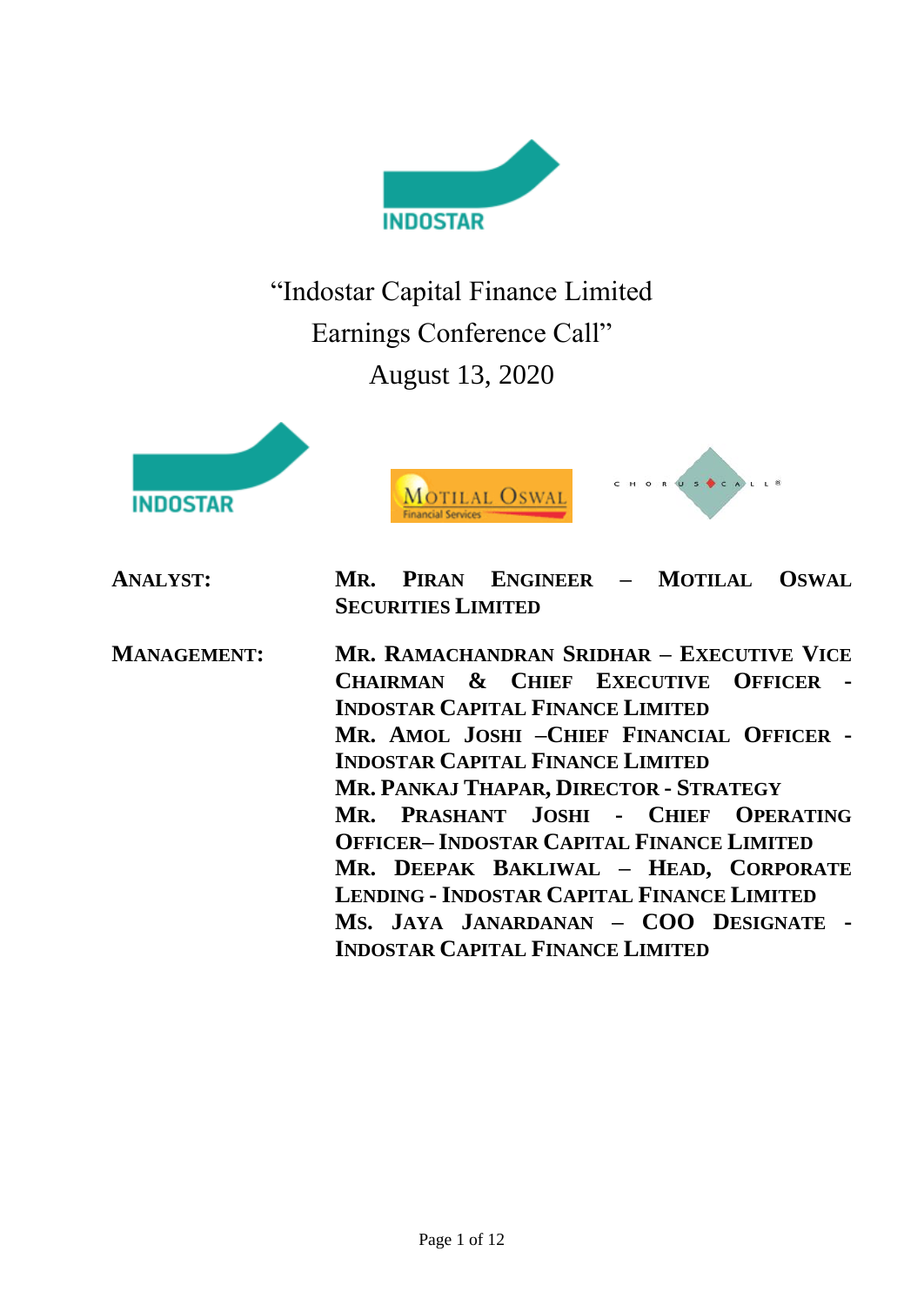

- **MODERATOR**: Ladies and gentlemen, good day and welcome to IndoStar Capital Finance Earnings Conference Call, hosted by Motilal Oswal Financial Services. As a reminder, all participant lines will be in the listen-only mode and there will be an opportunity for you to ask questions after the presentation concludes. Should you need assistance during the conference call, please signal an operator by pressing "\*" then "0" on your touchtone phone. Please note that this conference is being recorded. I would now like to hand the conference over to Mr. Piran Engineer from Motilal Oswal Financial Services. Thank you and over to you Sir!
- **Piran Engineer:** Thanks, Janis. Hi, everyone, and welcome to the call. On this call, we have with us the entire management team of IndoStar Capital Finance Limited led by Mr. Sridhar. We shall start with opening remarks from management, followed by a Q&A session. Over to you, Sir!
- **R. Sridhar:** Good afternoon to all of you. Let me welcome all of you to the Q1 FY2021 earnings call. I would also like to take this opportunity to wish you and your family health and safety during this pandemic.

I would like to first recall some of the updates I had given during the Q4 earnings call on June 18, 2020. So, the first thing which we had mentioned there is the investment by Brookfield. As you know, Brookfield has invested about Rs.1,225 crore primary equity capital, which triggered open offer and they have now completed the open offer also. Post the open offer and the primary issuance, they now hold around 57% on the fully diluted equity share capital of the company. That is the first update I would like to give.

The second one is, as we had mentioned, that we are running down the corporate lending business, which had been the mainstay business of IndoStar, and we are going to focus on the retail businesses. Now at the end of this Q1FY21, we have 71% retail business and 29% of corporate lending business.

Third is that with these two major decisions, we have also taken accelerated provisions and aggressive write-offs during Q4, including the provisions prescribed by the Reserve Bank of India which is the 10% provisions on cases where we have extended moratorium, we have taken the provision upfront in 1 quarter instead of the 2 quarters which was allowed as per RBI. We have also taken additional Rs.100 Crores of COVID provision. The provision coverage ratio has gone up substantially as against the non-performing loans. So, with these three steps we have strengthened and ring-fenced the balance sheet against all possible risks associated with COVID in the coming couple of quarters.

So, having done that, with the lockdown as well as the COVID impact, we have started focusing on a few important things during this period, particularly in the Q1FY21. The first thing which we are focused is on the rationalization of the cost. So as against the cost, which is more in salary, rent and other expenses, we have made substantial reduction during this quarter and the run rate will be similar in the coming quarters.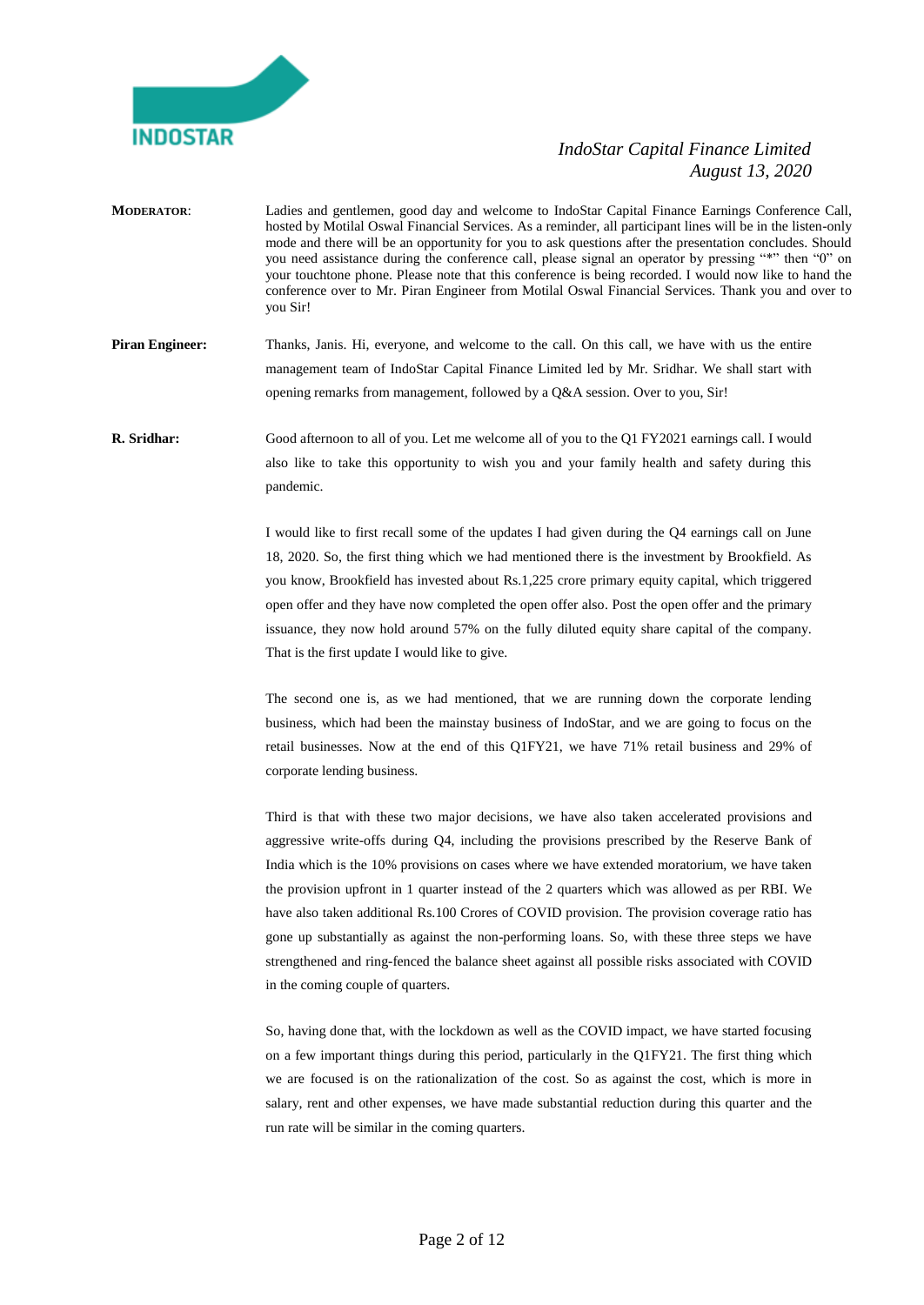So that would be estimated on a like-to-like basis around 20% to 25% reduction we could achieve over FY20 cost. The second important thing, which we are going to focus is on the digitization as all of you are aware that during the lockdown, we have learned to do everything literally through online and through digital mode. We have raised the capital, we are raising resources from banks and institutions, everything we had to do during this period has been done from a work from home mode. We feel that going forward digitization will be a very, very critical aspect of our business. Already, most of our collections and credit processes are through the digital mode. But we are also trying to bring even the sourcing, customer evaluation, documentation through online method. So, we are focusing on digitization. This digitization will help us reduce the operating expenses as well as the enhance productivity. And the third important aspect, which we are focusing, is on the asset quality.

As we all know at the end of March, 2020, the Reserve Bank of India introduced the moratorium for three months March, April and May. So, like all the other companies, we have also extended moratorium to all our customers in Moratorium 1.0. And those customers who want to come out of the moratorium and pay, we have allowed them to do. During the month of March, April and May, steadily the customers who are coming out of the moratorium and paid up have considerably increased. And subsequently, in the month of May end, again, RBI extended the moratorium for another three months June, July and August. During this period, June, July and August, we adopted a different method of extending the moratorium as against Moratorium 1.0, where we extended moratorium to everyone, this time, we didn't extend moratorium to anyone. We have asked the customers, if they want a moratorium, they should opt for it. That is how we have managed the moratorium during 2.0. So, you will be happy to know that the collections have considerably improved in the month of July in retail business, as more than 56% of the customers have paid, leaving 44% of the customers seeking moratorium. Out of this in the CV segment, about 58% of the people have paid; in affordable home segment 76% of the people have paid and in SME segment, about 50% of the people have paid. So, our asset quality remains intact without any deterioration.

On the liquidity front, we have enough liquidity on the balance sheet, about Rs.2,100 crore of liquid cash is available. This is also aided by the capital of Rs.1,225 crore we have raised. Apart from that, even in this challenging period, we were able to raise funds from banks and from some institutions, including NHB, at very competitive rates. So, one loan we have got at below 6.5%, and majority of them are between 8.5% and 9.5%. So, about Rs.976 crore, we have been able to raise until today from 1st April, 2020, which has strengthened our liquidity. And with this money, even if no other money is raised, we would be able to manage all our liabilities even after March 2021 making our ALM strong. We are positive in all buckets up to September 2021. So aided by a capital adequacy of around 37% plus, a leverage of less than 2 times, focus on reduction of cost, digitization and asset quality, the resources debt -which we have raised, partnership with ICICI - I feel IndoStar is in a very strong position to take advantage of the potential, which will unfold post-COVID. So, what we are doing now is that we are focusing on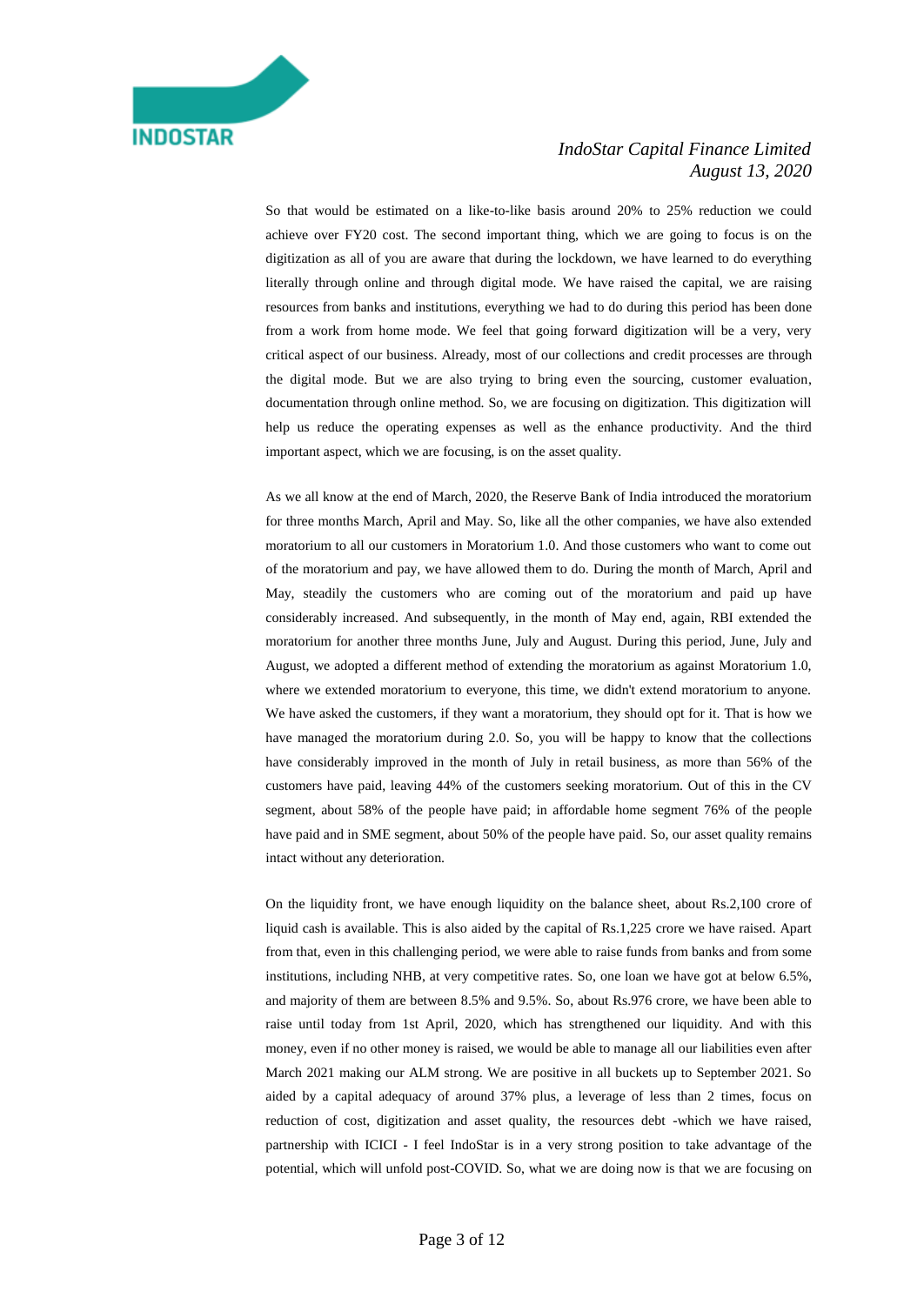

3 retail businesses: CV, affordable home finance as well as SME. In the CV space, our focus is going to be in the mid-segment of customers up to three vehicle owners, and we will be focusing more on used vehicles. And about new vehicles, we have already built a partnership with ICICI Bank, which would continue.

Similarly, on the SME business, our strategy would be to source all these loans in our balance sheet and then subsequently decide to park these through securitization or direct assignment with the banks. The affordable home finance business is one of the best businesses, which we have been able to build in the last 2.5 years. With the kind of capital we have, this business is now in a position to become a stand-alone business. All these 2 or last 3 years, it has been tagging along the CV business. So, we have a plan to make this business stand-alone. For the next couple of months, we are going to lend the money under the emergency credit guarantee scheme, which has been introduced by the government.

The earlier scheme, which has been announced by the government, was only for the enterprises, private limited and partnership firms. But after the NBFC industry made a representation to the Honorable Finance Minister, she was kind enough to consider extending this facility to the individuals, so all our customers are now eligible, out of which, we estimate that Rs.400 crore to Rs.500 crore can be lent under the scheme. We have already started lending, and in the next one or two months, we will complete this and I am very confident about the kind of progress our economy is making. The impact of COVID slowly, gradually coming down, and unlocking, is happening. I am sure that we will be able to start lending in normal course to our new customers from October 2020. I now look forward to an exciting two quarters in 2021. After that, when the complete impact of COVID has disappeared, we will have a fantastic road ahead for us to grow. With these words, I leave the forums for the questions, and we would be very happy to take your questions.

**Moderator:** Thank you very much. Ladies and gentlemen, we will wait for a moment while the question queue assembles. We take the first question is from the line of Aakash Dattani from HDFC Securities. Please go ahead.

**Aakash Dattani:** Good afternoon. Thank you for taking my question. So, my first question is on, there is a mention about operating costs on Slide #5 of your investor presentation where it says the CI ratio is excluding front-ended costs. Could you elaborate on this, please?

**Amol Joshi:** Sure. Thank you for the question, Aakash. As we had mentioned earlier, and Sridhar also covered on the call, that we are creating various initiatives for digitization. And considering this will be multi-pronged project on various fronts, these front ended costs are related to certain projects that we have undertaken for which we will have upfront costs booked in, a part of which is already baked into the Q1 numbers. So that quantum of amount is around Rs.10 crore, which is part of my cost base for Q1.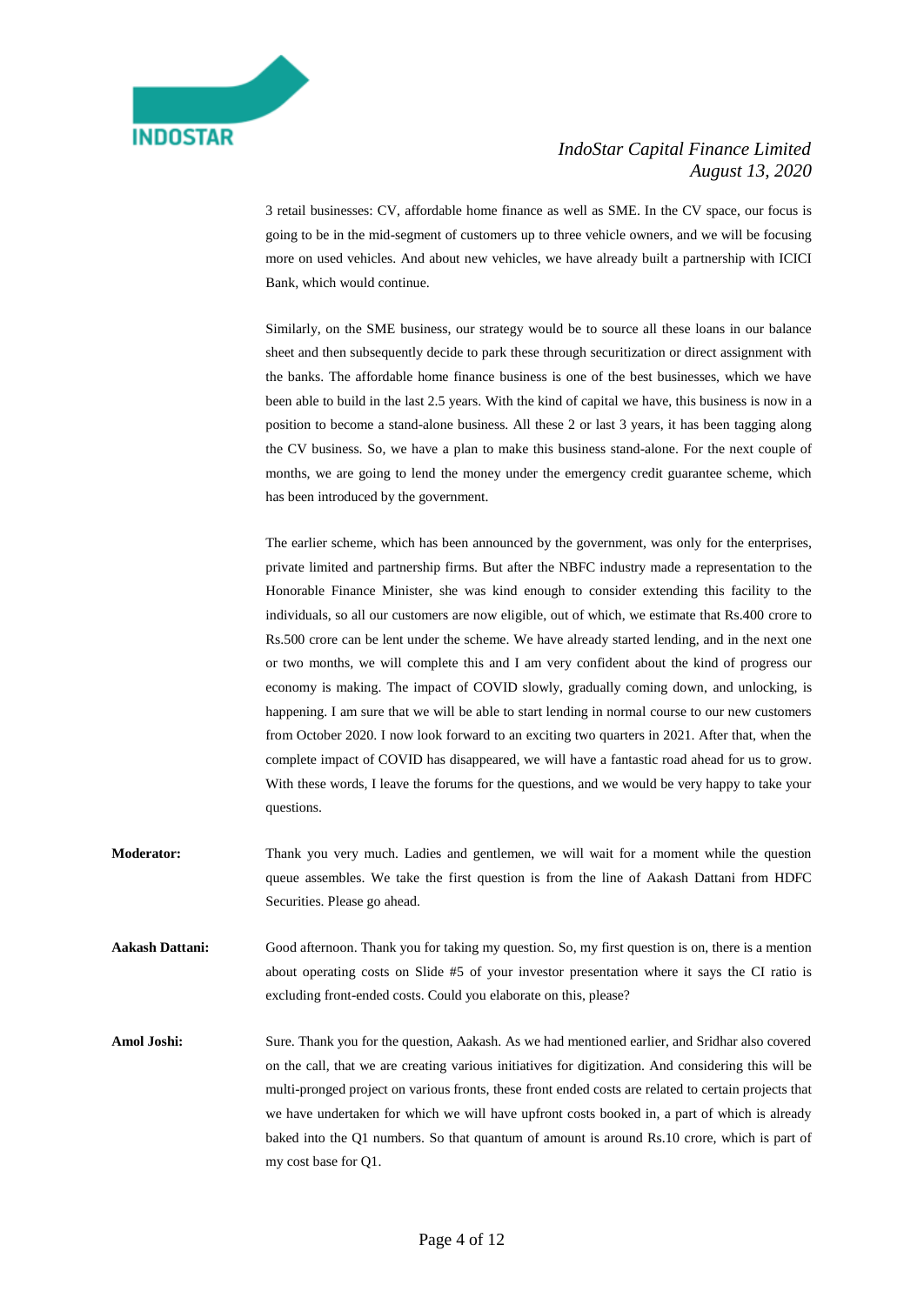

- **Aakash Dattani:** Okay. My next question is, if I look at last quarter's profit AUM and I add those things and compare it with this quarter's AUM, there is like a negative repayment. So, would this be because of interest capitalization?
- **Amol Joshi:** Aakash, for certain portion of the exposure interest has been capitalized. The growth you see is only because of that.
- **Aakash Dattani:** That's, it from my end. Thank you very much. If I have other questions I will get back in the queue.

**Moderator:** Thank you. The next question from the line of Kishore an individual investor. Please go ahead.

- **Kishore:** Thanks for taking my question. Sir, I have a question regarding the branch expansion. So is there any ongoing branch expansion that is planned like after the post-COVID, seems like we will be more focusing on retail lending and all. So, is there any plan to expand branches post-COVID?
- **R. Sridhar:** Definitely. See, branch expansion is a must because the businesses where we are operating are all neighborhood businesses. So, we will have to be present. But, COVID has given us an insight as to how to manage that in a different way. So, our first focus is towards digitization, which we are planning and secondly, we are working on the smart branches. So, we are bringing a new concept of smart branches, which would be smaller in size. The capex, which we will be doing, will be lesser, by creating more tech-friendly kind of branches. That is what we are trying to do. So, we will be expanding our branches, but that won't be during this year but only from FY2022. This year, we would be using the period up to March 2021 to prepare the initiatives, which I had outlined, to you. So smart branches, digitization and some recruitment are what we will focus on. So, we have prepared ourselves to use the potential, which is going to unfold.
- **Kishore:** So, like, until this financial year, so there will be no branch expansion. Is that so?
- **R. Sridhar:** No, that is a guideline. It is not a rule. If the recovery of the COVID is faster, we would even do something in this year also. But as of now, in the kind of unlocking, which is happening, the COVID and all that, we feel that the branch expansion we should do only from FY2022.
- **Kishore:** My second question is on asset quality, sir. So, if you see the slide no. 14, wherein we have the gross NPA for corporate lending remains at Rs.154.6 crore. There is no reduction in that, so which means like there is no provision. Why is that payments same across the five quarters?
- Amol Joshi: Kishore, your observation is right. Yes, gross NPA you see of Rs.154.6 crore, we have only one account, which turned NPA in Q1FY20 last year. Hence, you find that number steady. In terms of provisioning, we have done a 10% provision in Q1FY20 last year. And you will see that the net NPAs reduced between Q3FY20 and Q4FY20 last year. So, after Q4FY20, the number in Q1FY21 is the same. So Rs.154.6 crore is the gross amount and Rs.123.7 crore is the net amount.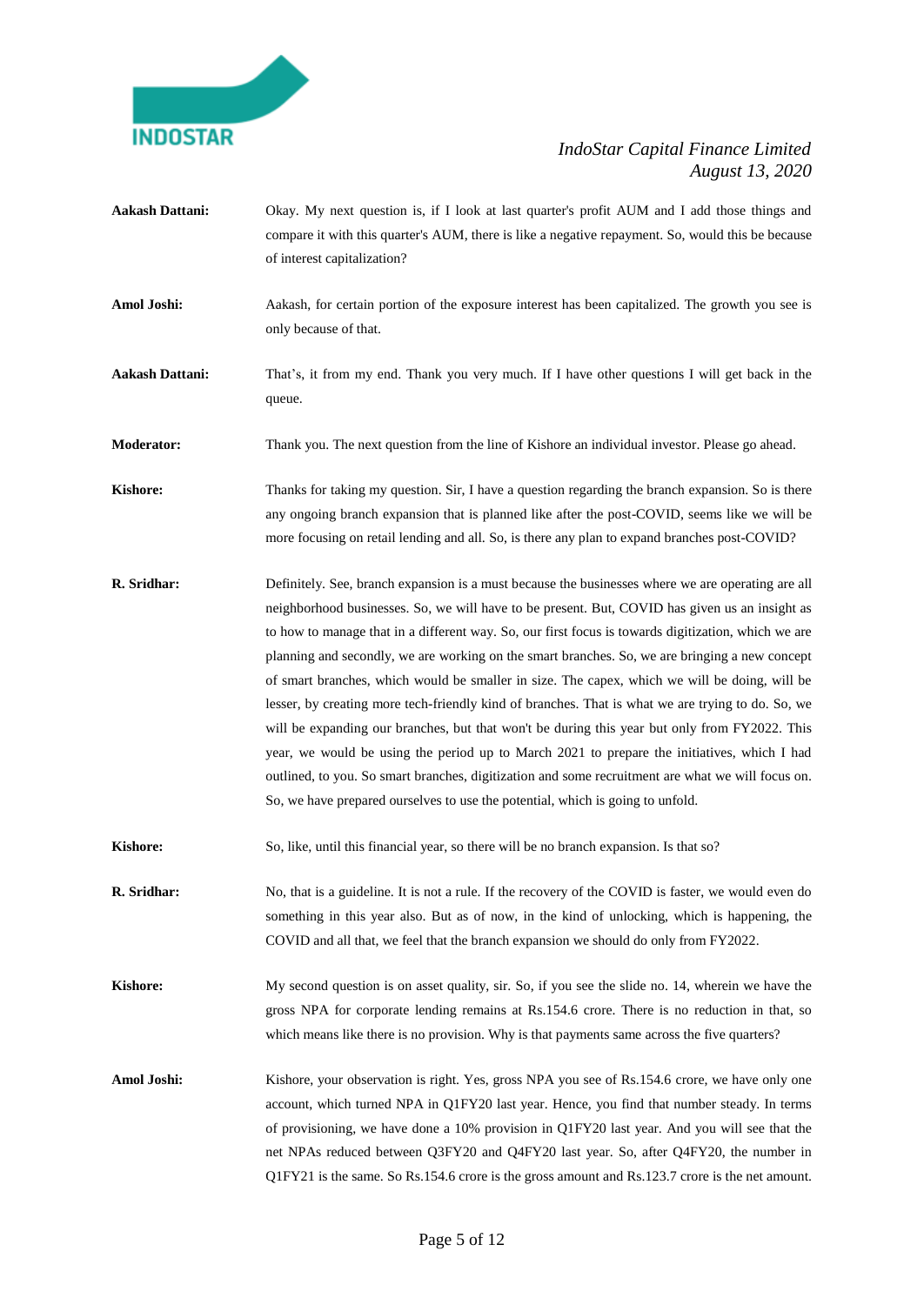

We increased the provision for this account in Q4FY20. No incremental provision has been made in the current quarter.

- **Kishore:** Okay. So, like is there any recovery that we are seeing, Sir, or how is this account will be set in the future?
- **Amol Joshi:** The underlying security that we have for this exposure is robust enough. It is just that in the real estate sector things have been a bit slow, as you're aware. And in last four months things were mostly at a standstill. We are quite confident that while we have done the provision, eventually we will see recovery in that particular asset.
- **Kishore:** So, it is supported by the collateral, Sir? Am I correct?
- Amol Joshi: Yes. Yes. There is a good quality security available against that.

**Kishore:** Thank you so much. I will come back in the queue.

- **Moderator:** Thank you. We will take our next question from the line of Dipanjan Ghosh from Kotak Securities. Please go ahead.
- **Dipanjan Ghosh:** Three questions from my side. The first is, can you give your stage-wise ECL coverage that you are having on the book? The second will be, if you can shed some light on the customer profile or geographies as to where stress is larger in the SME or the CV business, the type of customer segments who are really facing cash flow crisis? And the third will be, if I see a slide on moratorium and collections, I see that the collections as on  $31<sup>st</sup>$  July, 2020 for housing finance segment was 86%, CV segment was 48% and this is a percentage of pre-COVID monthly billing. So, I wanted to know if the numerator also includes your collections from overdue accounts. And in case I try to adjust for that, then what will be the collections for, let us say, the last two months in each of the segments?
- **Prashant Joshi:** Yes. Thanks, Dipanjan. I will answer your questions in the reverse order. So, the last question that you talked about, the collections as percentage of pre-COVID monthly billing. In the numerator, we have also taken the collections against overdue and if we were to adjust for that and purely take EMI billing and EMI collection, only in the month of July in the numerator as well as in the denominator, roughly and it will vary by business, but roughly, you should see between 4% to 5% of reduction in this ratio.

So that is the answer to your third question. To your second question, which kind of customer profile, I will first talk about the CV. Since the slowdown began sometime this time last year in the whole industry, what came through was particularly in Central India and North India, due to a new vehicle financing, particularly which was involved in infrastructure sector that came under a lot of pressure and that is true of our portfolio also. Where we are seeing pockets of pressure in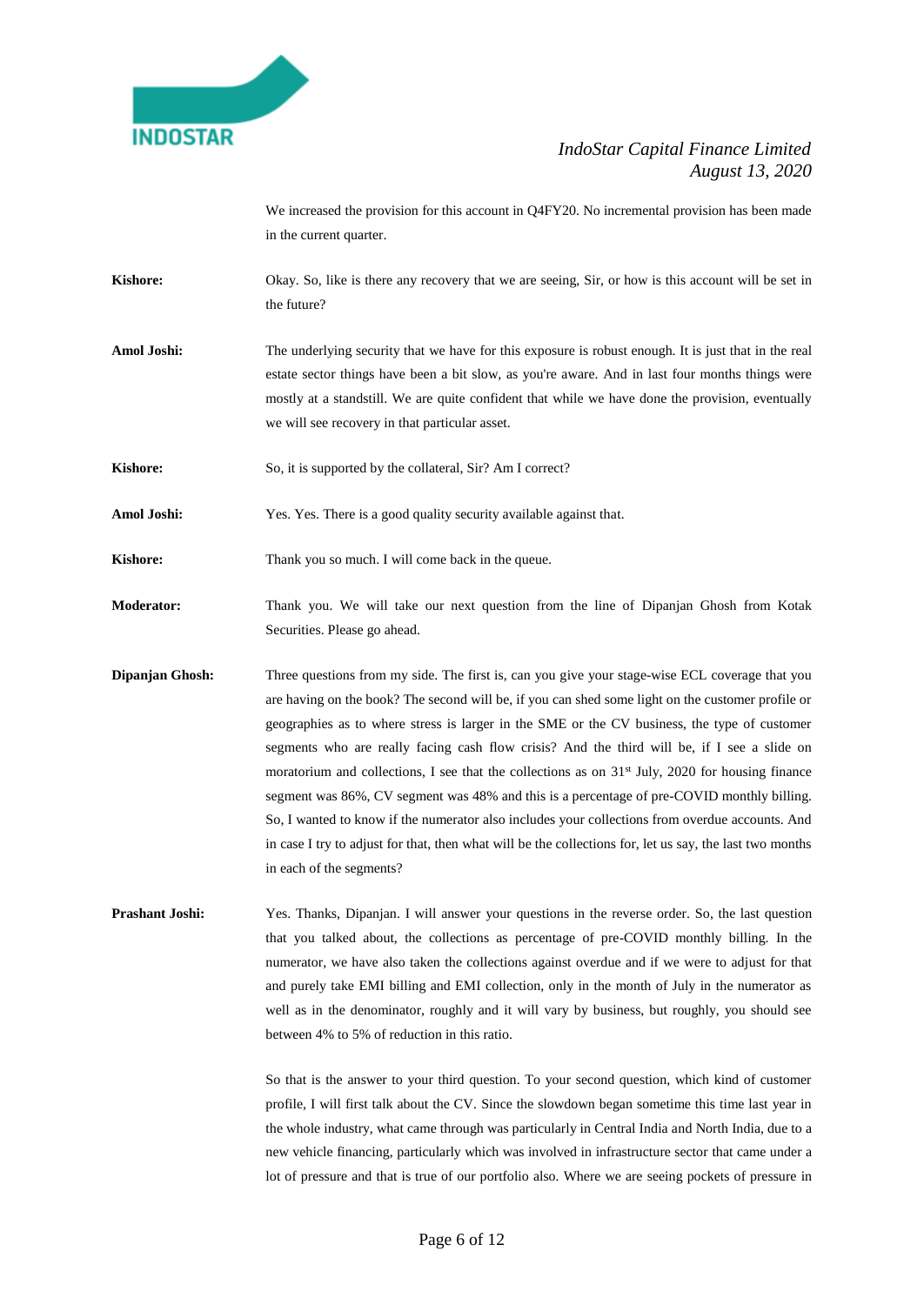Central India and North India, mainly in new vehicle financing exposure where relatively, the stress is higher. Comparatively, I think used vehicle financing performance has been all right. As far as SME is concerned, actually, while you are seeing the 58% moratorium there, what we have actually been able to do even during the lockdown is that actually, we have reduced our NPLs and actually improved our bucket book. But where we are seeing stress, it is more sectoral dependent. So, wherever the activities are ongoing, in all those sectors, we have been able to collect our money. And, in SME, it is not that customers do not have money, but they have taken advantage of the moratorium to conserve cash. So, there is a geography and new vehicle financing bias in CV. And in SME, only those segments where activities have come to a halt have come under a little bit of pressure.

I will come to your first question, which is in the stage-wise ECL coverage. So, different business-wise, we have different provisions and LGDs that we have taken. So, in stage three, typically, as far as CV is concerned, we have two portfolios, organic and inorganic, the composite ratio will be about 27%. If you take housing finance segment, it is about 20%, and SME segment will also be about 20%-22%. That's the stage 3 and stage 1, of course, we do minimum 0.4%, which has been set by RBI. But our stage 1 provisioning has been higher than that across all the businesses. And stage 2 overall is in the ratio of about 6% to 8%.

Dipanjan, you are also aware that we took that Rs.280 crore Covid related provision, which was moved our Provision Coverage Ratio to 95%.

**Dipanjan Ghosh:** Yes. So, the number of 6% to 8%, that also incorporates COVID provisions you have incurred in the two quarters, right?

**Prashant Joshi:** No, The COVID provision of Rs.280 crore is over and above the normal stage-wise ECL provision.

**Dipanjan Ghosh:** Okay. So just one question in respect to answer on the second one so in the SME business, could you shed some light with respect to your customer segment, what will be the typical customer or even some broad idea as to what will be the customer cohort? And what will be the mix as I am just trying to understand like what is the portfolio that could be at risks?

**Prashant Joshi:** We do the SME business in 10 cities in the country, the metros and the mini metros. And our typical customer is someone, whose turnover is up to Rs.10 crore. It would be either a manufacturer, trader or engaged in services. And our average ticket size in this business is about Rs.1 crore. If you look at our portfolio, our total AUM is about Rs.1,650 crore, while what is on our books is about Rs.1,300 crore only. So, a lot of portfolio, we have been able to assign. And the way we are looking at it, we think that we have been able to reduce buckets as we have been able to recover our money. So, we are not seeing a major risk on this portfolio as far as increasing delinquency is concerned.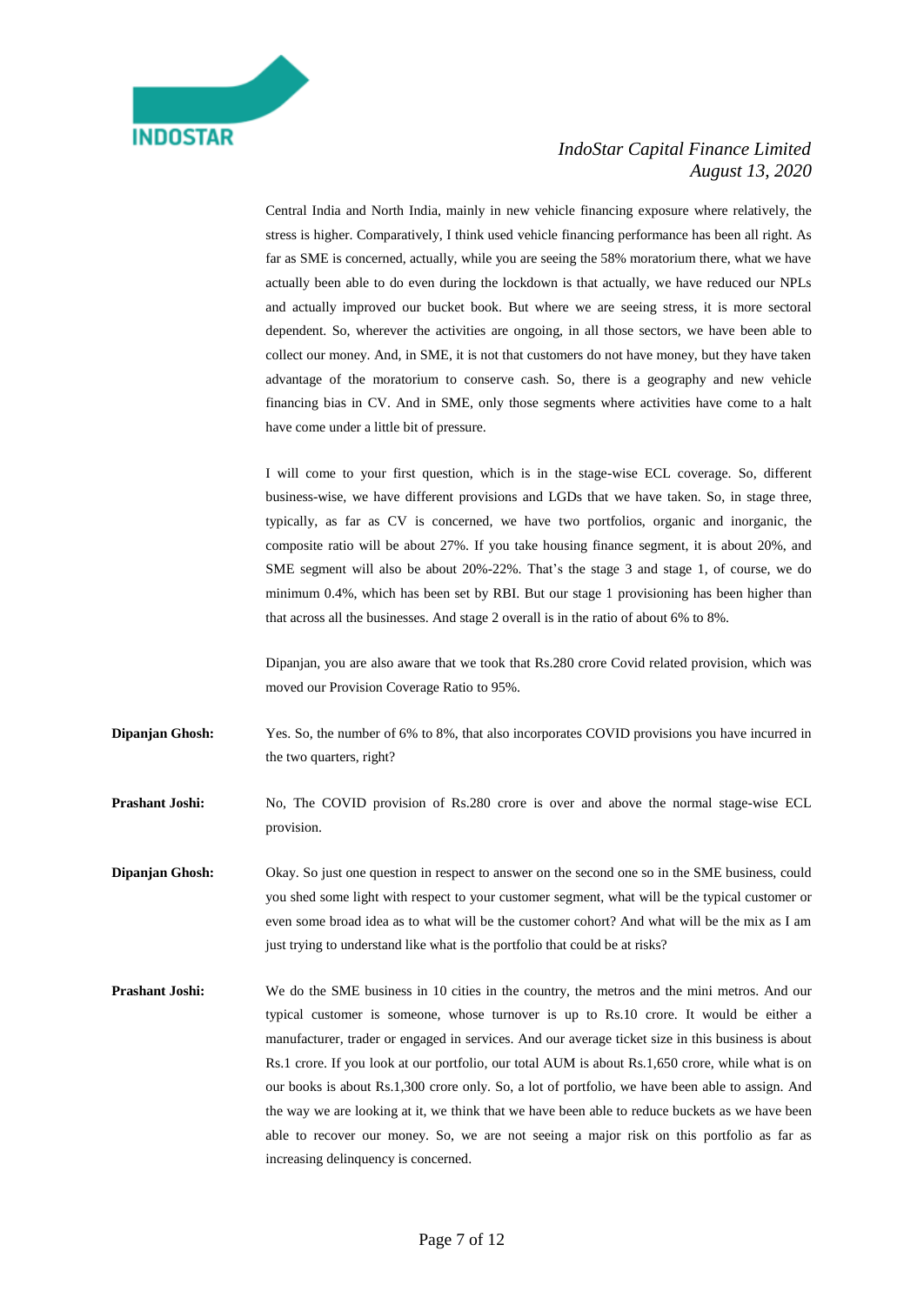

**Dipanjan Ghosh:** Thanks a lot for the detailed explanation and all the best.

- **Moderator:** Thank you. We will take our next question from the line of Sai Kiran from CLSA. Please go ahead.
- **Sai Kiran:** Sir, just one question on Slide #16, if I look at it, the percentage of customers opting for moratorium based on value for CV product is 42%. But if I go to the next slide, when I look at the days past due, the current book as of June 2020 is for CV is 62%. What am I missing? Even though does this mean that even some portion of the customers who opted for moratorium had paid the installments? That's how one should read it?
- Amol Joshi: So, 2 things. One is that the data for moratorium, we wanted to give the latest data. Therefore, we have provided the data as of July, 2020, and the data that you are looking at was DPD is as of June, 2020. Leaving that aside, I think both things have happened. There are some customers who have been under moratorium they have paid. And with some customers who have not taken moratorium also have not paid. So, both things have happened. Hence, this is the net result.
- **Sai Kiran:** Got it. Understood. And the second question, I missed opening remarks, so I apologize if I am repetitive. Just a broader question in terms of the CV we all are aware, I think you were also mentioning in one of the earlier calls that they were showing some stress even through the last year and now this COVID had come over. How are you looking at the sector as a whole in terms of behavior and also the stress? And what does this mean for the industry growth as well in terms of industry-level NPAs? And second question is that if you compare your CV moratorium book and also the behavior, how do you compare yourself versus the industry based on whatever the data you would have looked at in the bureau side? Thanks a lot.
- **R. Sridhar:** The CV business, as you know, that it is cyclical. So, few years, it goes up and it comes down. And so, every company is going through that kind of a cycle, whether it is a manufacturer, or it is a financial institution. And you know that about a year back, post the IL&FS issue, the CV industry also started that downward cycle. Combined with the liquidity constraint, growth got affected and then GDP went into a slowdown, and now with COVID it has been impacted. But if you see post to the lockdown, even the unlocking has happened. Some of the data is encouraging, including the toll collection and all that is showing that the revival is picking up. And this industry is directly linked to the economy. And our data itself is showing only 40% of our customers are not able to pay for various reasons. So, 60% of the people paying is a good progress, and this performance is also in line with other competition, which are bigger companies than us in the same space. But I would say that our performance is slightly better than some of our competition, which had given the numbers. And when I look at our moratorium numbers, our customers are loyal than some of our competitor's customers. The second point is that when the economy revives, this will be the first industry, which will come up. So, I am very confident in the next few months, the efficiency and the earnings of this industry, will improve and so will our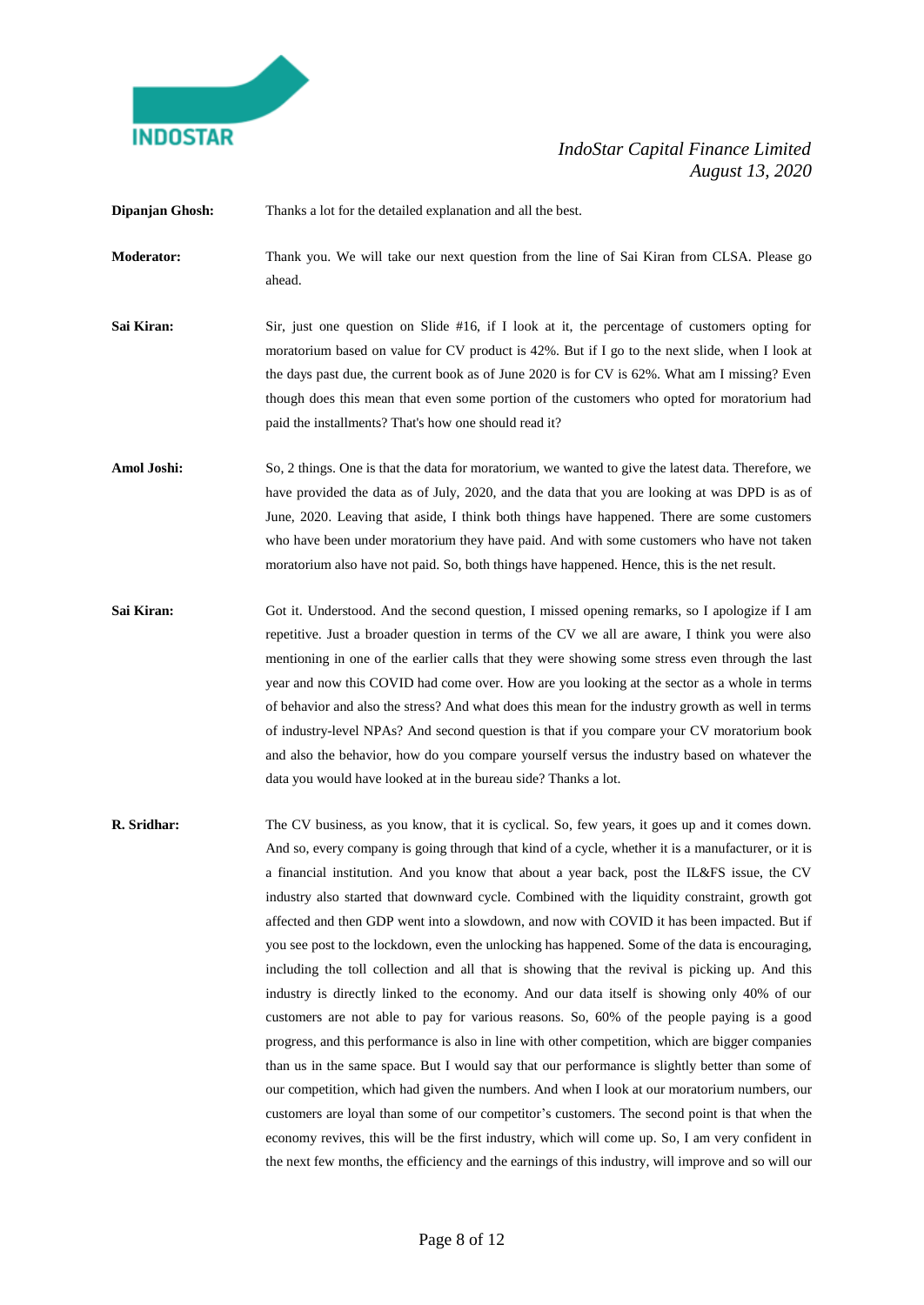

collections. Simultaneously, the government is also coming up with some measures, including the scrappage policy which are going to improve the demand for used vehicles substantially which is a focus area of the company. So, we are confident, but we had to go through this turbulence. And once this settles down, then the next cycle would be an upward cycle, where we can build a huge value and profitability.

Sai Kiran: Thanks a lot Sir. That is helpful.

**Moderator:** Thank you. We will take our next question from the line of Piran Engineer from Motilal Oswal Financial Services. Please go ahead.

**Piran Engineer:** I just wanted your views on RBI's recent onetime restructuring. How are you all thinking about that? Will it be more on a case-by-case basis? Or will it be offered to all, say, stressed customers or all moratorium customers from September,2020 onward? How are you all thinking about that?

**R. Sridhar:** See, we are in two businesses, one is wholesale and the other is retail. So, in the wholesale, we are in the real estate business, which you know has been impacted and its recovery is a bit slow. There, we have given moratorium to a greater number of borrowers. We have given them a short moratorium. And we would consider restructuring them on a case-to-case basis where RBI has given that benefit now. And as we have escrow mechanism, and here is a waterfall mechanism for recovering the amount from our borrowers, the reschedulement is not going to affect our cash flows in any way, so that is one kind of restructuring we will do. And in the case of retail, we are very confident that we have reached 40% moratorium-seeking customers by July 2020 and we are very confident that it will come to 20%-25% in August 2020 and that gives us enough courage to look at September, October, November, where we will go to more than 90% of our collections.

> So there, very few customers would be looking at restructuring, which could be larger customers who are fleet owners, which had come through our acquisition from IndiaInfoline when we bought it. That is what will be there. Some customers in SME will be there. There will be no reschedulement that is required in the affordable housing finance segments. So, in our case, caseto-case only, we will view, but more in the wholesale and very less in the retail segment.

**Piran Engineer:** That is all from my end. Thank you.

**Moderator** Thank you. The next question is from the line of Darpin Shah from HDFC Securities. Please go ahead.

**Darpin Shah:** Thanks. My question is on, again, moratorium. So, the fall, which has happened in moratorium book, how do you define this moratorium? I remember you said part EMI or at least one EMI?

**Amol Joshi:** So, these customers have come out of moratorium and paid at least one EMI.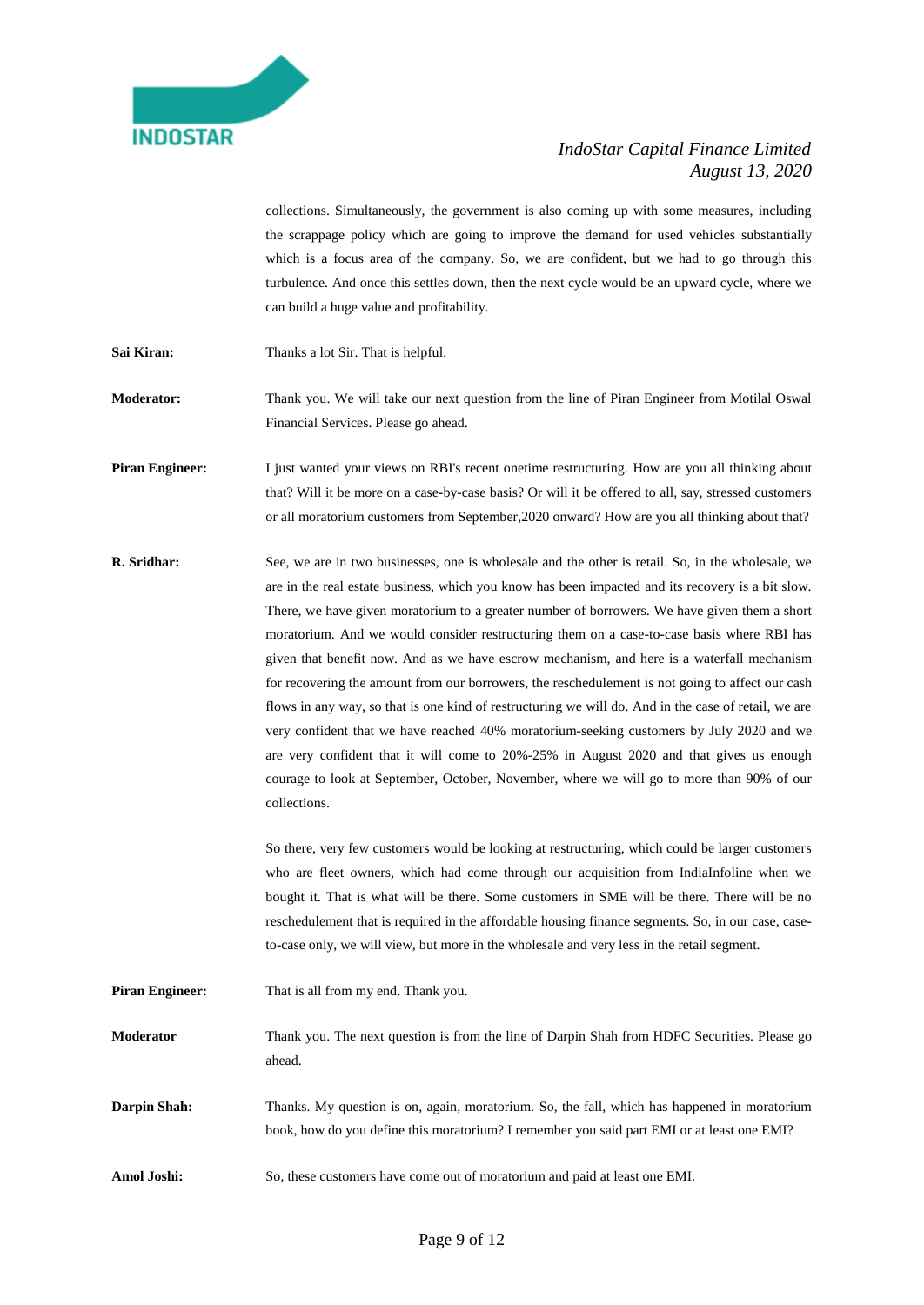

- **Darpin Shah:** Okay, second, I do not know if I have missed but our NPAs in the vehicle finance book has gone up on a sequential basis from 180 crore to almost 200 crores. Any color on that?
- **Amol Joshi:** Yes. So, if you see the numbers, we have had reduction in the SME book by about Rs.10 crore and an increase of about Rs.19 crore in the CV book. There is an increase of gross NPLs. These are customers where we thought it was prudent not to provide the moratorium. We could have theoretically postponed the inevitable by providing moratorium, but we did a review of the portfolio and thought that it is best, even given a moratorium later these customers will not be able to pay. And therefore, we took the decision and didn't give the moratorium and allowed these customers to become stage 3.
- **Darpin Shah:** One last bookkeeping thing. Our tax rate for this quarter is on a lower side. Any specific reason for it?
- Amol Joshi: Yes. Darpin, there have been a certain change in policy as to how we compute the differed taxrelated calculation. So certain credits have been taken in the tax line. Hence, the overall ETR looks lower. And just to remind you that in Q4FY20, we also had a huge loss because of the topup provisions that were taken. So that also affects the current tax line as well. So, both things have contributed to a lower ETR in Q1FY21.
- **Darpin Shah:** That is, it from my end. Thanks a lot.
- **Moderator** Thank you. The next question is from the line of Pratik Sheth from UTI Mutual Fund. Please go ahead.
- **Pratik Sheth:** I hope everything is fine in the COVID lockdown. So I just wondered if you have given just color on the wholesale book and how we are seeing it as to in terms of what are the level of stress testing that you have done, in the sense that there would have been largely the book, at least on the real estate part, is largely concentrated in the cities where the lockdown has been a lot. So, in terms of stress testing and security cover, anything -- any color as to what you have done? And whether we see any stress going forward in any of these cases? At least on the macro part, the thing that's not included.
- **Deepak Bakliwal:** Yes. So, you are right that the dominant real estate book is in the key cities, which has experienced a lockdown. But you would see that most of our exposures are in the affordable segment. We are not in the high-ticket segment. We are in the low-ticket underlying segment. And therefore, in the stress testing, we feel that as the things will normalize, the collection  $\&$ sales efficiency will improve. And therefore, we are confident that the servicing will be normalised. And from that perspective, free cash flow cover perspective and overall cover perspective, we are there.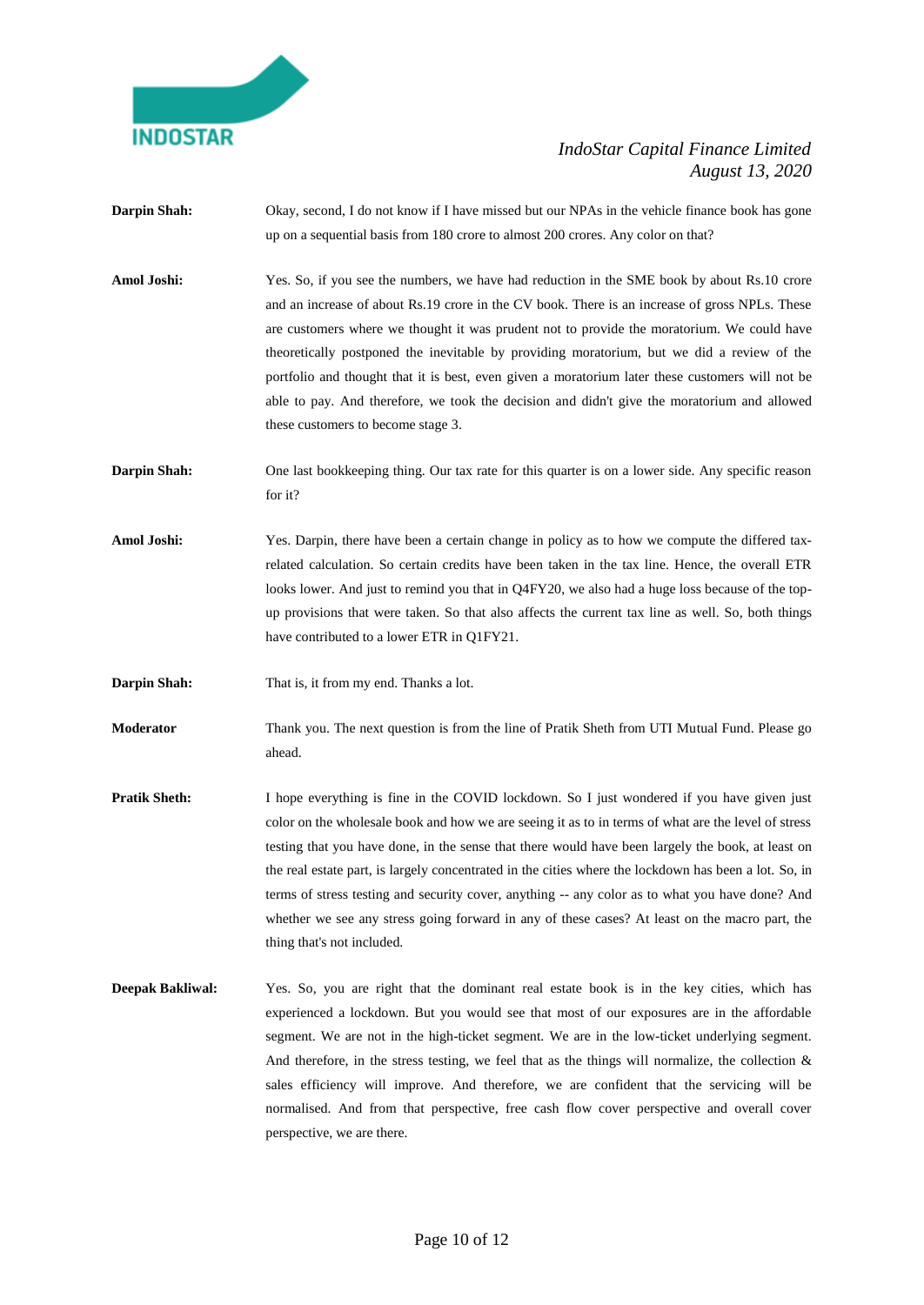

- **Pratik Sheth:** I just wanted to sort of clarify, I think that in the real estate, generally, what happens is some borrowers are already under moratorium because the nature of the lending is specific largely back-ended structures. So, does that 90% include everything or it is just these specific 6 months moratorium that we were talking about?
- **Deepak Bakliwal:** The 90% is specific 6 months moratorium.

**Pratik Sheth:** Thank you. That is, it from my side.

**Moderator:** Thank you. The next question is from the line of Kishore, retail investor. Please go ahead.

**Kishore:** Sir, I have a question related to the technology utilization and the risk management metrics that we incorporated. So, is there any focus to improve those perspectives like accurate underwriting and good disbursals, so on this perspective?

- **R. Sridhar:** See, digitization is one initiative we are taking. About our risk management and the credit policies and all, it is an ongoing exercise. So, every time any event happens, the credit policies are reviewed, and changes are made. So, there is a Chief Risk Officer in there, the national credit managers are there. So that is an ongoing thing. But what I have mentioned about digitization is an exercise, which we are going to do post COVID. So that most of the things which we are going through and which we have been doing physically, now will get converted into digital space. So, we are taking that initiative to build something, which would bring a lot of operating expenses saving and improve the productivity. So that is what we are planning.
- **Kishore:** So, it is like we will also reduce the time for a customer to get the disbursals and all, right?
- **R. Sridhar:** Yes, turnaround time will be reduced.

**Kishore:** Yes. I have a second question related, I am sorry if, this question is related to the previous quarter, regarding the impairment of financial instruments in the results. So, could you please shed some light on this one, like what you did the last time?

Amol Joshi: Kishore, when you see impairment on financial instruments, most of our impairment provisions are against the loan book. And the key item in Q4FY20 last year was a top-up provision of Rs.280 crore, which we had taken over and above these accelerated write-offs that we had done and that Rs.280 crore was also on top of the ECL model outcomes, which had a certain amount of provision hitting the P&L. So, the key item in that impairment line is these write-offs plus normal ECL, plus the top-up provision that we have done. So, the specific item you said about impairment of financial instruments, what you see in the P&L is the provisioning line that is the loan loss provision that we made on our loan book.